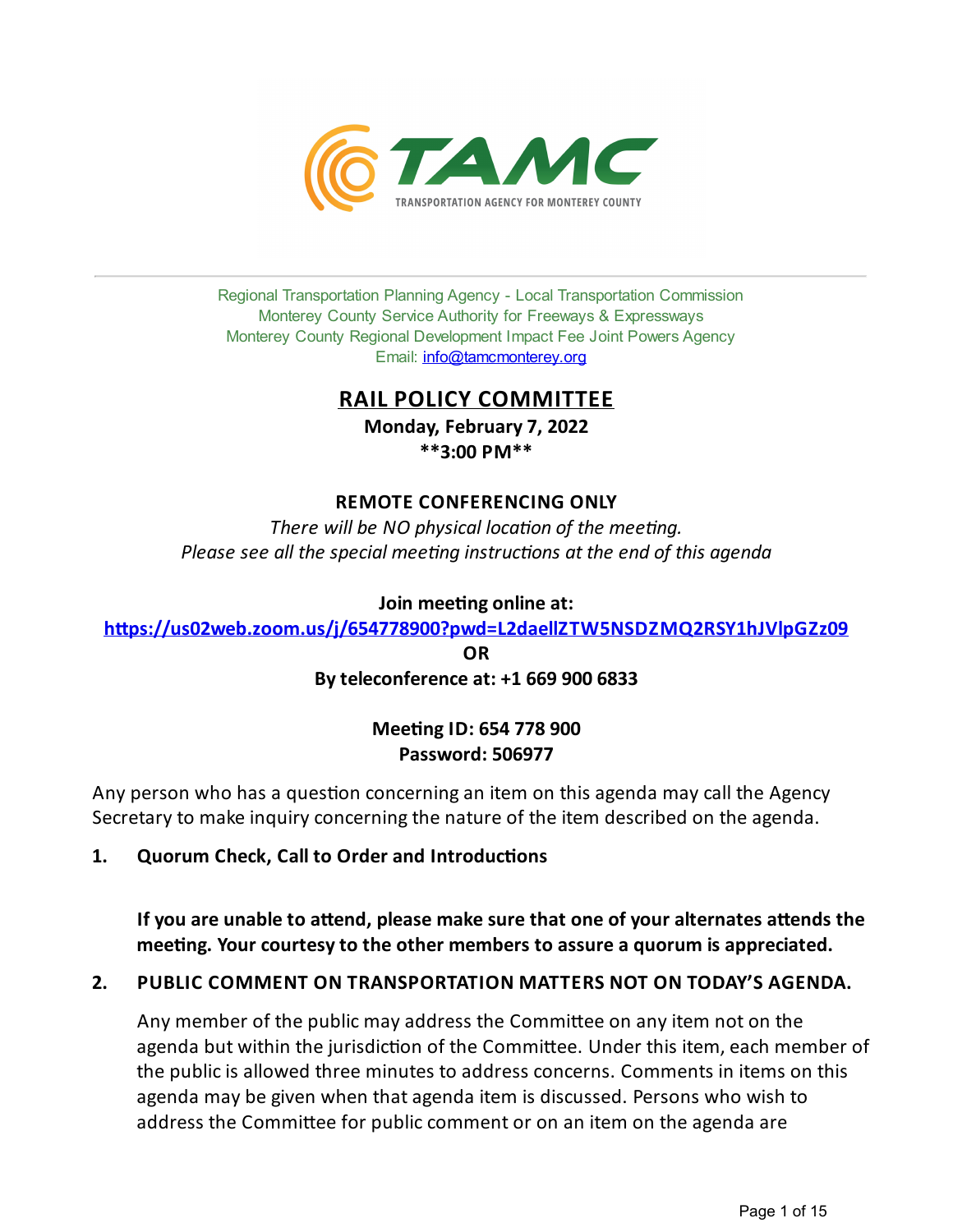encouraged to submit comments in writing to Maria at maria@tamcmonterey.org by 5:00 pm the Thursday before the meeting, and such comments will be distributed to the Committee before the meeting.

## **3. BEGINNING OF CONSENT AGENDA**

Approve the staff recommendations for items listed below by majority vote with one motion. Any member may pull an item off the Consent Agenda to be moved to the end of the CONSENT AGENDA for discussion and action.

**3.1. APPROVE** minutes of the Rail Policy Committee meeting of January 10, 2022.

### **- Mon#el**

# *The draft minutes of the January* 10, 2022 *Rail Policy Committee meeting are*  $a$ *ttached for review.*

**3.2. RECEIVE** update on the planned increase in passenger rail service along the coast corridor between San Francisco and Los Angeles.

**- Watson**

*Progress since the last update to this Committee in January includes the scheduling of* Policy Committee and Working Group meetings for 2022.

## **END OF CONSENT AGENDA**

**4. HOLD** elections for Chair and Vice Chair for 2022-24.

**- Watson**

*The bylaws call for the Rail Policy Commieeto elect a Chair and Vice Chair in February ofeveryeven year.*

**5. RECEIVE** update on the Salinas Rail Kick Start project.

**- Watson**

*Acvies on the Salinas Rail Kick Start project sincethelast updatein January include work related to transferring the properes acquired for Package 1 (Salinas Station access and circulation improvements) to the City of Salinas and design coordinaon efforts with keystakeholders on Packages 2 (Salinas layover facility)* **and 3 (Gilroy track connections).**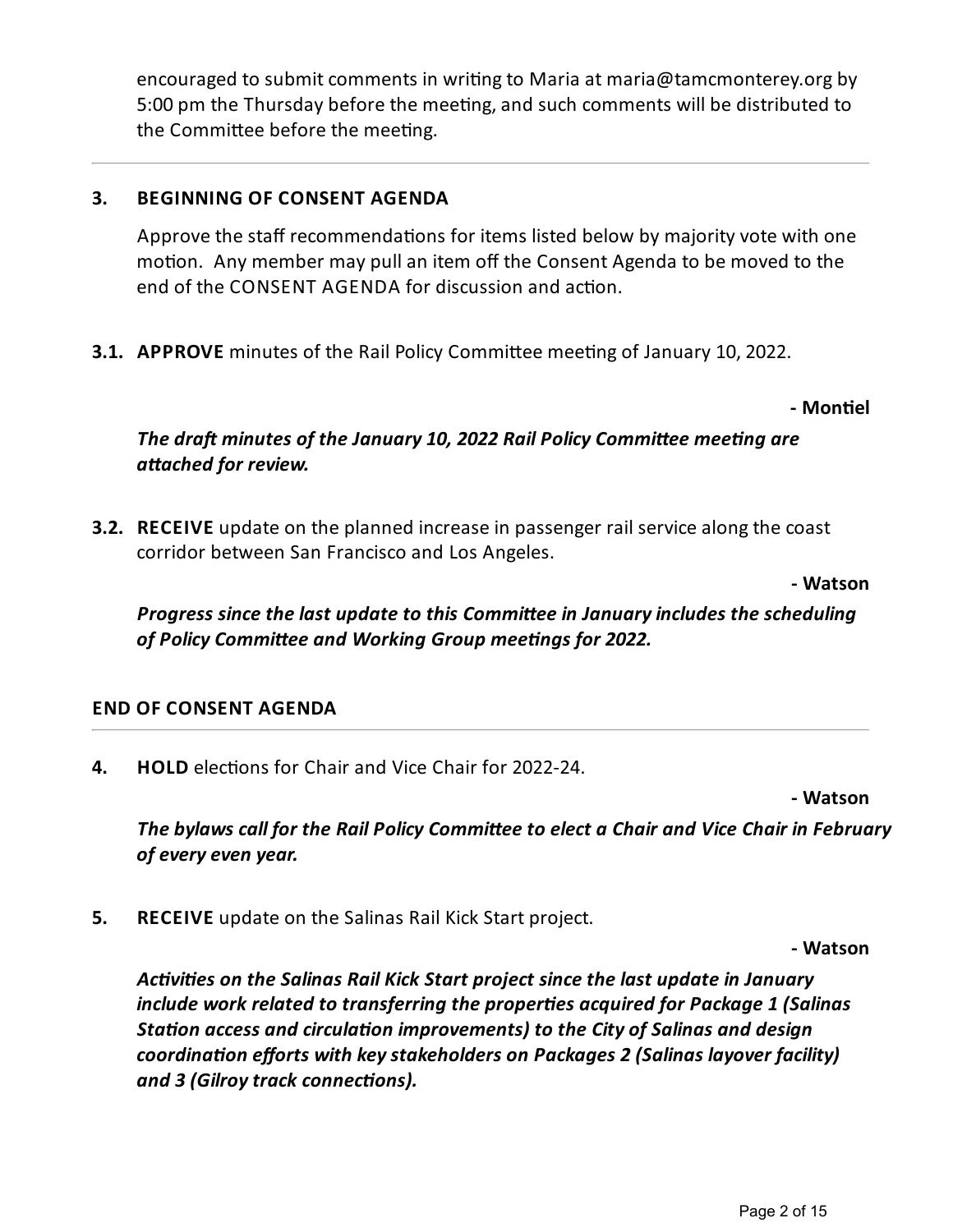- **6. ANNOUNCEMENTS and/or COMMENTS from Rail Policy Commi(ee members on matters** that they wish to put on future Committee agendas.
- **7. ADJOURN**

## **ANNOUNCEMENTS**

Next Rail Policy Committee meeting: **Monday, March 7, 2022 at 3:00 p.m.**

# **Ifyou have anyitems for the next agenda, please submit them to: Chris#na Watson, Rail Program Coordinator [Chris#na@tamcmonterey.org](mailto:Christina@tamcmonterey.org)**

## Important Meeting Information

Remote Meetings: On March 12, 2020, Governor Newsom issued Executive Order N-25-20, which enhanced State and Local Governments ability to respond to COVID-19 Pandemic based on Guidance for Gatherings issued by the California Department of Public Health. The Executive Order specifically allowed local legislative bodies to hold meetings via teleconference and to make meetings accessible electronically, in order to protect public health. That order expired on September 30, 2021. Governor Newsom has now signed AB 361, and the TAMC Board of Directors approved a resolution to enact AB 361 on September 22, 2021. This legislation permits teleconferencing for Brown Act meetings during a state of emergency. Thus, TAMC meetings will convene remotely, until further notice. For remote meetings, the public is strongly encouraged to use the Zoom app for best reception. Prior to the meeting, participants should download the Zoom app at:  $https://zoom.us/download$ . A link to simplified instruction for the use of the Zoom app is: https://blog.zoom.us/wordpress/2018/07/03/video-communications-best-practice-guide/.

Remote Meeting Public Comment: Due to current circumstances, there may be limited opportunity to provide verbal comments during remote meetings. Persons who wish to address the Committee for public comment or on an item on the agenda are encouraged to submit comments in writing to [maria@tamcmonterey.org](mailto:maria@tamcmonterey.org) by 5:00pm the Monday before the meeting. Such comments will be distributed to the Committee before the meeting. Members of the public participating by Zoom are instructed to be on mute during the proceedings and to speak only when public comment is allowed, after requesting and receiving recognition from the Chair.

Agenda Packet and Documents: Any person who has a question concerning an item on this agenda may call or email the Agency office to make inquiry concerning the nature of the item described on the agenda. Complete agenda packets are on display online at the Transportation Agency for Monterey County website. Documents relating to an item on the open session that are distributed to the Committee less than 72 hours prior to the meeting shall be available for public review at the Agency website. Agency contact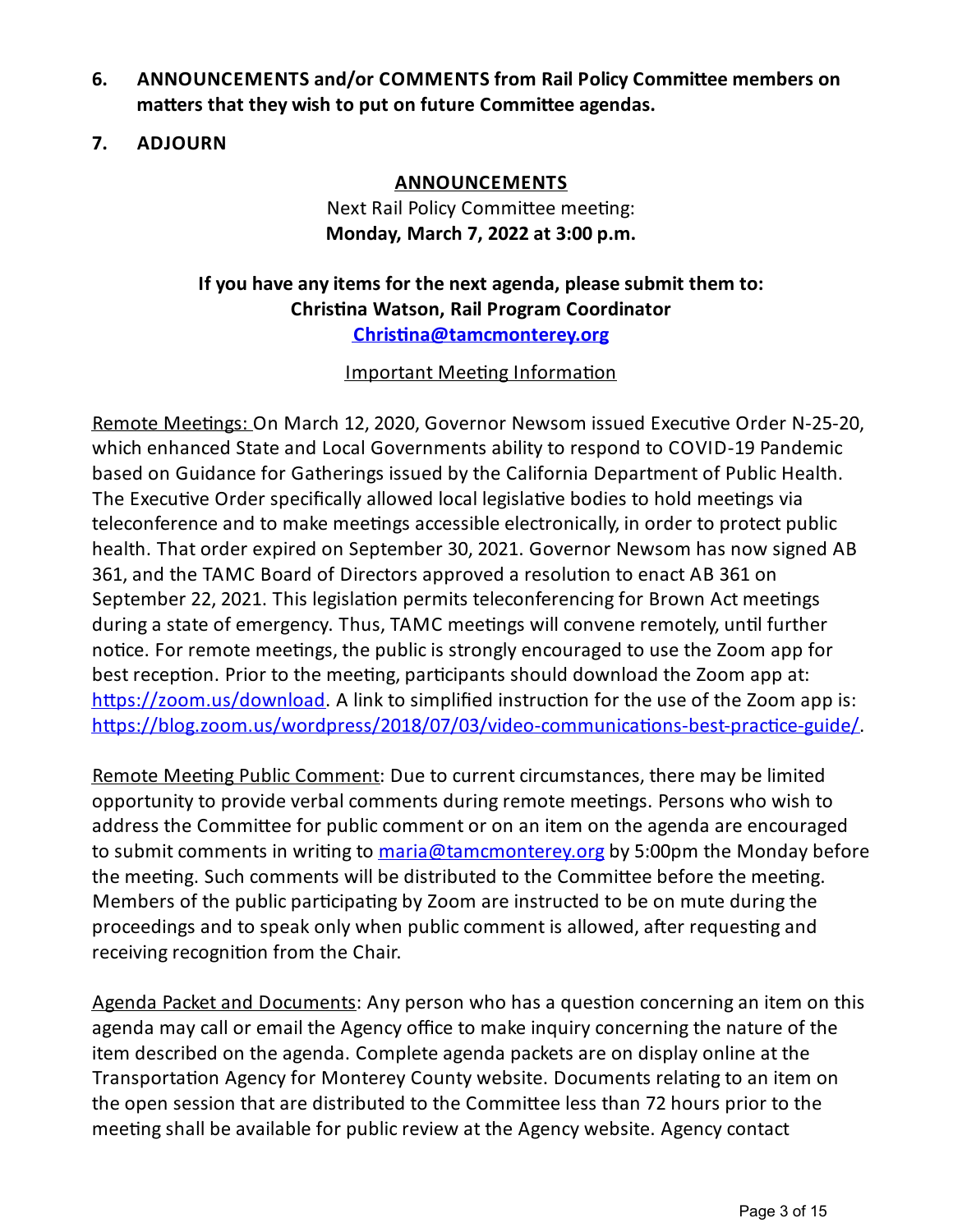information is as follows:

# Transportation Agency for Monterey County www.tamcmonterey.org Office is closed an all employees are working remotely until further notice TEL: 831-775-0903 EMAIL: info@tamcmonterey.org

Agenda Items: The agenda will be prepared by Agency staff and will close at noon nine (9) working days before the regular meeting. Any member of the Committee may request in writing an item to appear on the agenda. The request shall be made by the agenda deadline and any supporting papers must be furnished by that time or be readily available.

Alternative Agenda Format and Auxiliary Aids: If requested, the agenda shall be made available in appropriate alternative formats to persons with a disability, as required by Section 202 of the Americans with Disabilities Act of 1990 (42 USC Sec. 12132), and the federal rules and regulations adopted in implementation thereof. Individuals requesting a disability-related modification or accommodation, including auxiliary aids or services, may contact Transportation Agency staff at 831-775-0903. Auxiliary aids or services include wheelchair accessible facilities, sign language interpreters, Spanish language interpreters, and printed materials in large print, Braille or on disk. These requests may be made bya person with a disability who requires a modification or accommodation in order to participate in the public meeting and should be made at least 72 hours before the meeting. All reasonable efforts will be made to accommodate the request.

# **CORRESPONDENCE, REPORTS, MEDIA CLIPPINGS**

- **C 1.** RECEIVE correspondence attached online.
- **C** 2. **RECEIVE** reports attached online.
- **C 3.** No media clippings this agenda.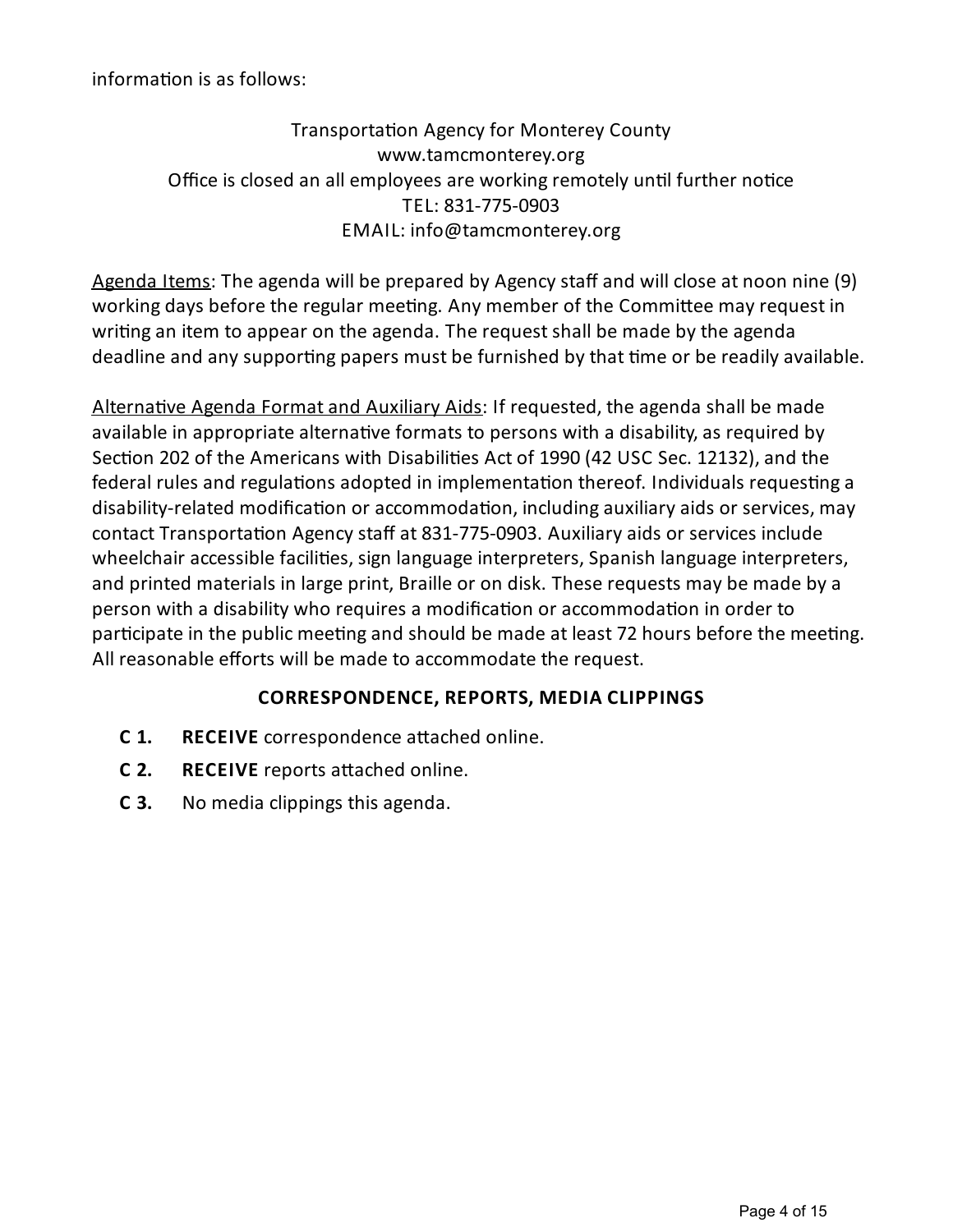

# *Memorandum*

| Subject:             | <b>Draft January RPC Minutes</b>        |
|----------------------|-----------------------------------------|
| <b>Meeting Date:</b> | February 7, 2022                        |
| From:                | Maria Montiel, Administrative Assistant |
| To:                  | <b>Rail Policy Committee</b>            |

#### **RECOMMENDED ACTION:**

APPROVE minutes of the Rail Policy Committee meeting of January 10, 2022.

## **SUMMARY:**

The draft minutes of the January 10, 2022 Rail Policy Committee meeting are attached for review.

## ATTACHMENTS:

Draft January RPC Minutes  $\mathbf D$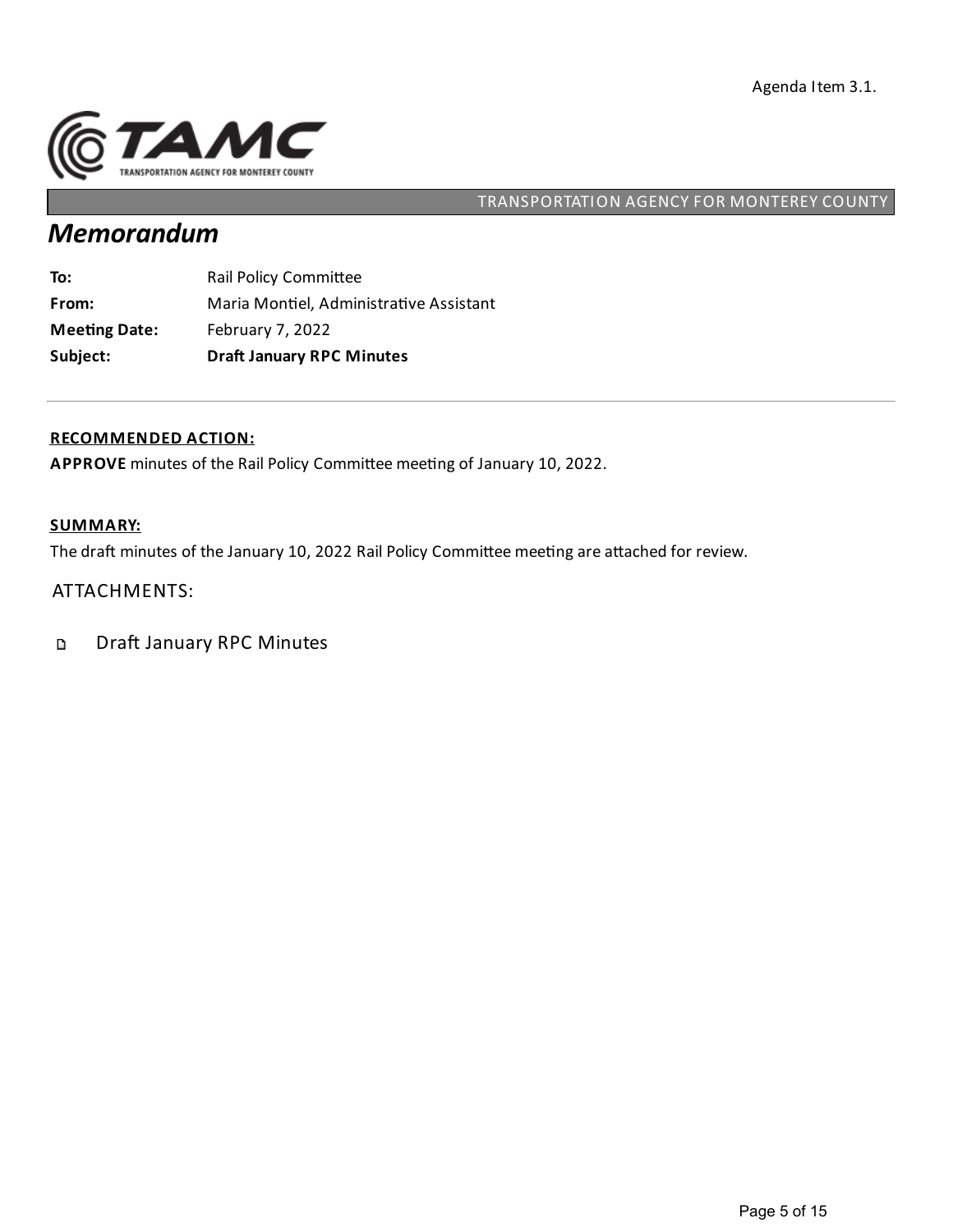| TRANSPORTATION AGENCY FOR MONTEREY COUNTY (TAMC) |            |                  |                           |            |            |                  |                                                  |                          |              |            |            |            |
|--------------------------------------------------|------------|------------------|---------------------------|------------|------------|------------------|--------------------------------------------------|--------------------------|--------------|------------|------------|------------|
| <b>RAIL POLICY COMMITTEE MEETING</b>             |            |                  |                           |            |            |                  |                                                  |                          |              |            |            |            |
|                                                  |            |                  |                           |            |            |                  |                                                  |                          |              |            |            |            |
| <b>DRAFT</b> Minutes of January 10, 2022         |            |                  |                           |            |            |                  |                                                  |                          |              |            |            |            |
|                                                  |            |                  |                           |            |            |                  | <b>Transportation Agency for Monterey County</b> |                          |              |            |            |            |
|                                                  |            |                  |                           |            |            |                  | ZOOM REMOTE VIDEO/PHONE CONFERENCE ONLY          |                          |              |            |            |            |
|                                                  | <b>FEB</b> | <b>MAR</b>       | <b>APR</b>                | <b>MAY</b> | <b>JUN</b> | <b>JUL</b>       | <b>AUG</b>                                       | <b>SEP</b>               | <b>OCT</b>   | <b>NOV</b> | <b>DEC</b> | <b>JAN</b> |
|                                                  | 21         | 21               | 21                        | 21         | 21         | 21               | 21                                               | 21                       | 21           | 21         | 21         | 22         |
| L. Alejo, Dist. 1                                | P(A)       | $\mathcal{C}$    | P(A)                      | P(A)       | P(A)       | $\boldsymbol{N}$ | P(A)                                             | P(A)                     | P(A)         | P(A)       | N          | P(A)       |
| (L. Gonzalez, J. Gomez)                          |            |                  |                           |            |            |                  |                                                  |                          |              |            |            |            |
| J. Phillips, Dist. 2                             | P(A)       | $\boldsymbol{A}$ | P(A)                      | P(A)       | P(A)       | O                | P(A)                                             | $\overline{\phantom{a}}$ | P(A)         | P(A)       | O          | P(A)       |
| (J. Stratton, C. Link)                           |            |                  |                           |            |            |                  |                                                  |                          |              |            |            |            |
| W. Askew, Dist. 4                                | E          | $\boldsymbol{N}$ | P(A)                      | P(A)       | P(A)       |                  | E                                                | P(A)                     | P            | P(A)       |            | P          |
| (Y. Anderson)<br>M. Adams, Dist. 5,              |            | C                |                           |            |            | M                |                                                  |                          |              | E          | M          |            |
| (S. Hardgrave, C. Courtney)                      | P(A)       |                  | P(A)                      | P(A)       | P(A)       |                  | P(A)                                             | P(A)                     | P(A)         |            |            | P(A)       |
| M. LeBarre, King City, Chair                     | P          | Ε                | P                         | P          | P          | Ε                | P                                                | P                        | P            | P          | Ε          | P          |
| (C. DeLeon)                                      |            |                  |                           |            |            |                  |                                                  |                          |              |            |            |            |
| C. Medina Dirksen, Marina                        | P          | L                | Α                         | Α          | P(A)       | E                | P                                                | P                        | P            | P(A)       | E          | Α          |
| (B. Delgado)                                     |            |                  |                           |            |            |                  |                                                  |                          |              |            |            |            |
| E. Smith, Monterey                               | P          | L                | P                         | P          | Ε          | $\overline{r}$   | E                                                | P                        | Α            | P          | $\tau$     | P          |
| (D. Albert, A. Renny)                            |            |                  |                           |            |            |                  |                                                  |                          |              |            |            |            |
| K. Craig, Salinas,                               | E          | E                | $\boldsymbol{\mathsf{P}}$ | P          | P          | $\mathbf{I}$     | P                                                | A                        | P            | ${\sf P}$  | 7          | Α          |
| (C. Cromeenes)                                   |            |                  |                           |            |            |                  |                                                  |                          |              |            |            |            |
| G. Hawthorne, Sand City                          | P(A)       | D                | P(A)                      | P(A)       | P(A)       | $\boldsymbol{N}$ | P(A)                                             | P(A)                     | P(A)         | P(A)       | N          | P(A)       |
| (J. Blackwelder, K. Cruz)                        |            |                  |                           |            |            |                  |                                                  |                          |              |            |            |            |
| I. Oglesby, Seaside                              | P          |                  | ${\sf P}$                 | P          | P          | G                | P                                                | P                        | P            | P          | G          | P          |
| (D. Pacheco)                                     |            |                  |                           |            |            |                  |                                                  |                          |              |            |            |            |
| A. Chavez, Soledad                               | P          |                  | A                         | P          | P          |                  | P                                                | A                        | $\mathsf{A}$ | P          |            | A          |
| (F. Ledesma)                                     |            |                  |                           |            |            |                  |                                                  |                          |              |            |            |            |
| D. Potter, At Large                              | Е          |                  | P                         | P          | P          |                  | P                                                | P                        | Α            | E.         |            | P          |
| Member, Vice Chair<br>M. Twomey, AMBAG           | P(A)       |                  | P(A)                      | P(A)       | P(A)       |                  | P(A)                                             | P(A)                     | P(A)         | P(A)       |            | P(A)       |
| (H. Adamson,                                     |            |                  |                           |            |            |                  |                                                  |                          |              |            |            |            |
| P. Hierling)                                     |            |                  |                           |            |            |                  |                                                  |                          |              |            |            |            |
| O. Monroy-Ochoa,                                 | P          |                  | Α                         | Α          | Α          |                  | Α                                                | P                        | P            | Α          |            | Α          |
| <b>Caltrans District 5</b>                       |            |                  |                           |            |            |                  |                                                  |                          |              |            |            |            |
| C. Sedoryk, MST                                  | P(A)       |                  | P(A)                      | P(A)       | P(A)       |                  | P(A)                                             | P(A)                     | P(A)         | E          |            | P(A)       |
| (L. Rheinheimer)                                 |            |                  |                           |            |            |                  |                                                  |                          |              |            |            |            |
| <b>STAFF</b>                                     |            |                  |                           |            |            |                  |                                                  |                          |              |            |            |            |
| T. Muck,                                         | P          |                  | P                         | P          | P          |                  | P                                                | P                        | P            | P          |            | P          |
| <b>Executive Director</b>                        |            |                  |                           |            |            |                  |                                                  |                          |              |            |            |            |
| C. Watson,                                       | P          |                  | P                         | P          | P          |                  | P                                                | P                        | P            | P          |            | P          |
| Director of Planning                             |            |                  |                           |            |            |                  |                                                  |                          |              |            |            |            |
| M. Zeller,                                       | P          |                  | P                         | P          | E          |                  | P                                                | P                        | P            | ${\sf P}$  |            | P          |
| Director of Programming &                        |            |                  |                           |            |            |                  |                                                  |                          |              |            |            |            |
| Project Delivery<br>T. Wright,                   | P          |                  | P                         | Α          | P          |                  |                                                  |                          |              |            |            |            |
| <b>Outreach Coordinator</b>                      |            |                  |                           |            |            |                  | Α                                                | A                        | Α            | Α          |            | Α          |
| M. Montiel                                       | P          |                  | P                         | P          | P          |                  | P                                                | P                        | P            | P          |            | P          |
| Admin Assistant                                  |            |                  |                           |            |            |                  |                                                  |                          |              |            |            |            |
| L. Williamson,                                   | P          |                  | P                         | P          | P          |                  | P                                                | P                        | P            | ${\sf P}$  |            | P          |
| Senior Engineer                                  |            |                  |                           |            |            |                  |                                                  |                          |              |            |            |            |
| D. Bilse,                                        |            |                  | P                         | A          | Α          |                  | Α                                                | A                        | A            | P          |            | P          |
| <b>Principal Engineer</b>                        |            |                  |                           |            |            |                  |                                                  |                          |              |            |            |            |
| A. Guther                                        |            |                  |                           |            |            |                  |                                                  |                          |              | P          |            | P          |
| Assis. Transp. Planner                           |            |                  |                           |            |            |                  |                                                  |                          |              |            |            |            |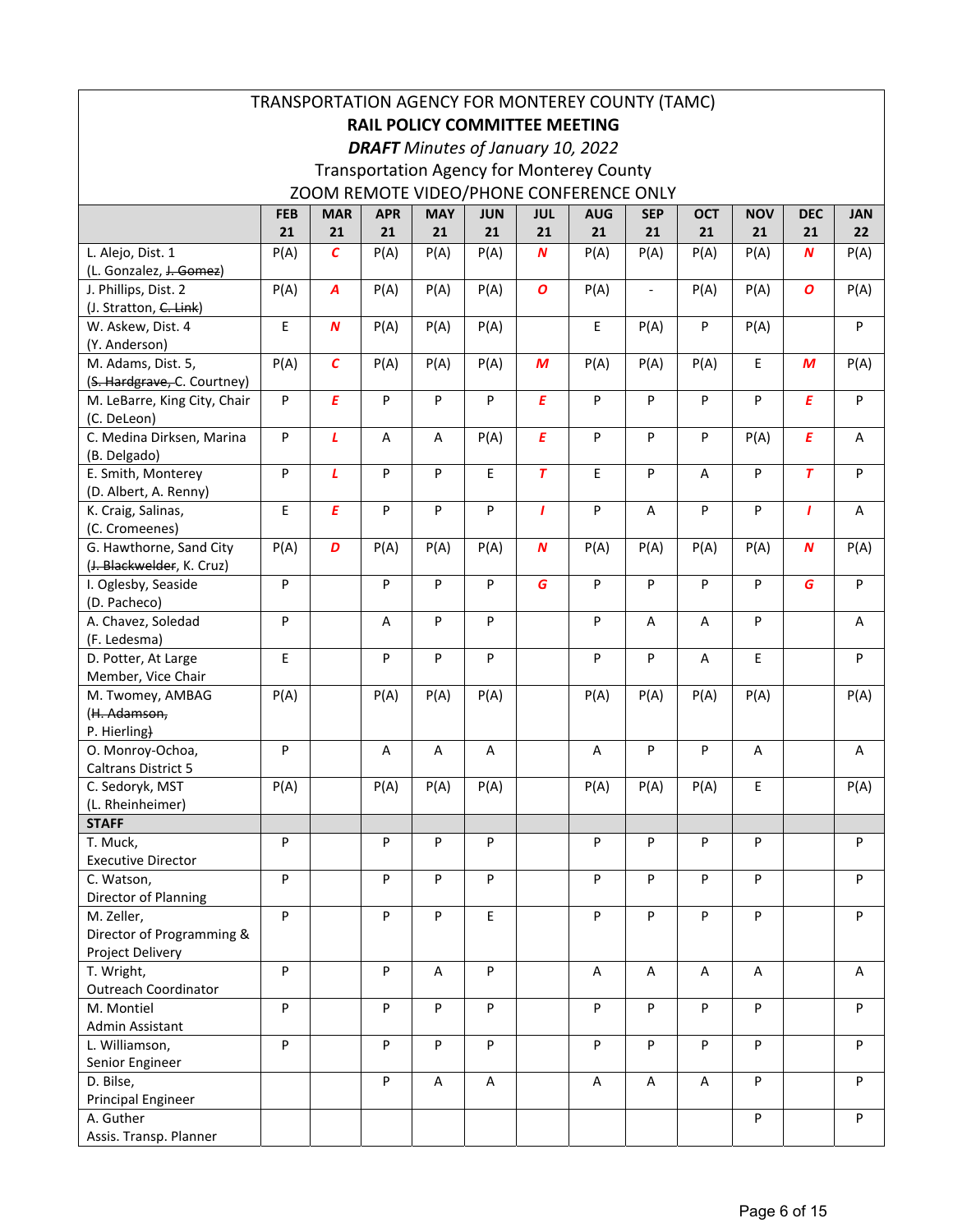*TC: via teleconference; VC: via video conference* 

P = Present A = Absent P(A) = alternate present  $E = Excused$ 

## **1. QUORUM CHECK AND CALL TO ORDER**

Chair LeBarre called the meeting to order at 3:03 p.m. A quorum was established.

#### **OTHERS PRESENT**

| Benson Kwong                      | Caltrans | Tarah Brady  | Caltrans |
|-----------------------------------|----------|--------------|----------|
| Andrew Easterling City of Salinas |          | Allan Miller | Caltrans |

# **2. PUBLIC COMMENTS**

None

## **3. CONSENT AGENDA**

- **M/S/C**  Potter/Smith/unanimous
- **3.1**  Approved minutes of the November 1, 2021 Rail Policy Committee meeting.  **END OF CONSENT AGENDA**

## **4. COAST CORRIDOR RAIL PROJECT UPDATE**

## **M/S/C**  Askew/Oglesby /unanimous

 The Committee received an update on the planned increase in passenger rail service along the coast corridor between San Francisco and Los Angeles; and recommended the Board of Directors appoint Dave Potter and Mike LeBarre as representatives to the Coast Rail Coordinating Council Policy Committee.

Christina Watson, Director of Planning, reported that in January 2021, the TAMC Board approved the Rail Policy Committee recommended appointment of Dave Potter as the TAMC representative and Mike LeBarre as the TAMC alternate for a one‐year term, and the CRCC Policy Committee selected Mr. Potter as the Chair. She noted that the Rail Policy Committee is now asked to recommend appointments to the CRCC Policy Committee for the period ending January 2023. Ms. Watson reported that the appointment involves attending up to four meetings of the Committee and potentially representing the group at a legislative day in Sacramento with the Intercity Passenger Rail group and the California Passenger Rail Summit, should they occur in 2022. She noted that a meeting schedule has changed: the updated February meeting date is February 25, 2022; the other dates remain the same as in the report.

Committee Member Potter expressed appreciation to Chair LeBarre and thanked him for his participation in the Coast Rail Coordinating Council.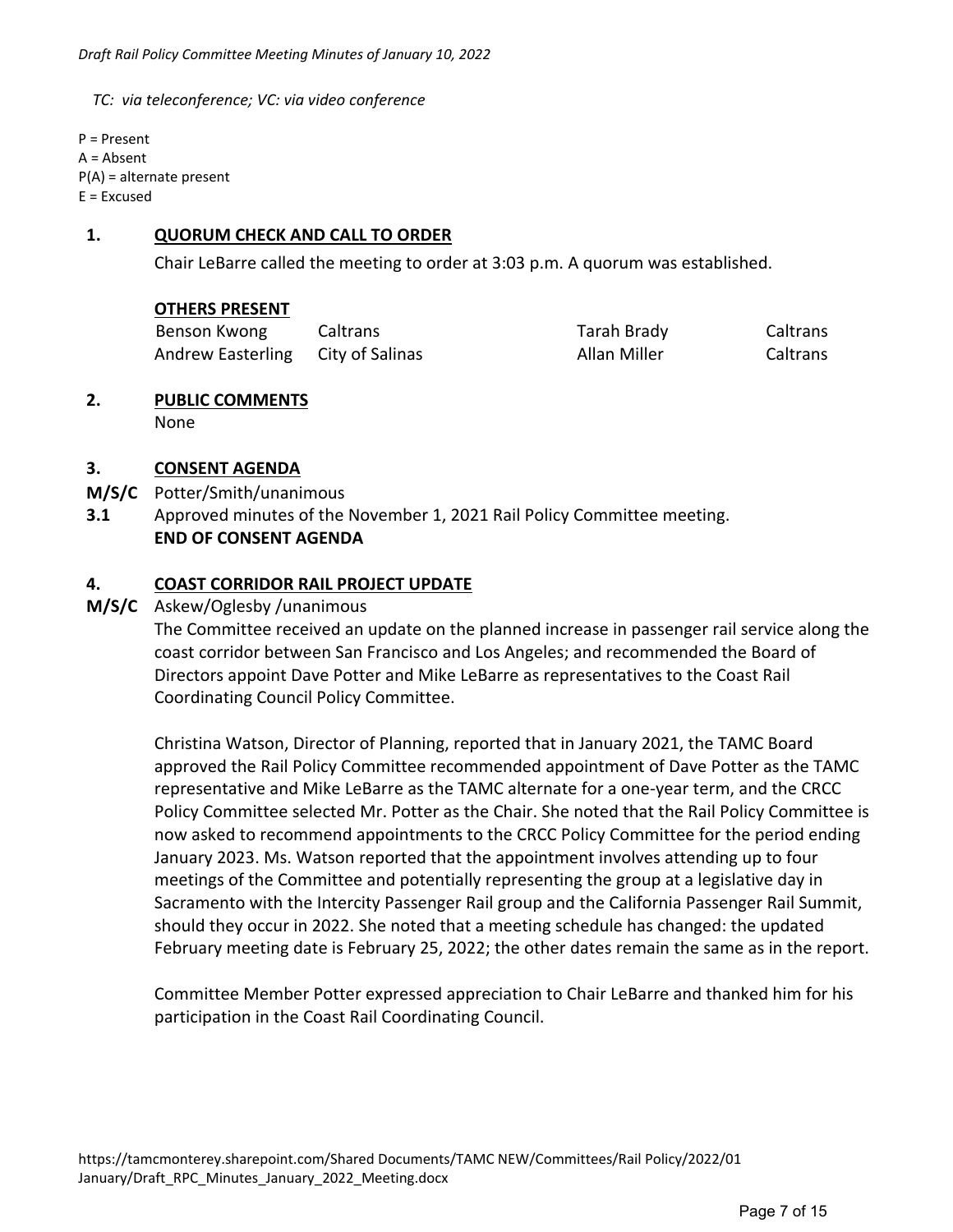## **5. SALINAS RAIL KICK START PROJECT UPDATE**

The Committee received an update on the Salinas Rail Kick Start project.

Laurie Williamson, Senior Engineer, reported that the City of Salinas should be closing out the Package 1 construction permit soon. Ms. Williamson noted that staff closed out the construction contract in December.

Mike Zeller, Director of Programming and Project Delivery, reported that staff is coordinating with Caltrans and the City of Salinas on the logistics to transfer ownership of the completed project to the City of Salinas. He noted that the land transfer must be approved by the California Transportation Commission (CTC) to empower the City and TAMC to approve transfer agreements. Mr. Zeller noted that it will go to the CTC for approval in the January 26, 2022, unless it gets moved to the March meeting.

Mr. Zeller reported that the Agency is pursuing the acquisition of five privately‐owned parcels for the layover facility for Package 2. One acquisition has been finalized and the remaining four are still in negotiations. He noted that staff would also bring a contract with Bender Rosenthal, with Nossaman as legal counsel, to assist with Union Pacific Railroad property acquisition to the January Board meeting.

Christina Watson, Director of Planning, reported that amendment #2 for Caltrain design review will be going to the January Board meeting. She noted that staff is continues to work on a Memorandum of Understanding (MOU) between TAMC and Caltrain outlining the process towards an operating agreement, and an MOU among TAMC, Santa Clara Valley Transportation Authority (VTA) and the City of Gilroy for improvements near the Gilroy train station. She noted the MOUs might be on the February Board meeting agenda.

## **6. ANNOUNCEMENTS AND/OR COMMENTS FROM COMMITTEE MEMBERS**  None

## **7. ADJOURN**

Chair LeBarre adjourned the meeting at 3:21 p.m.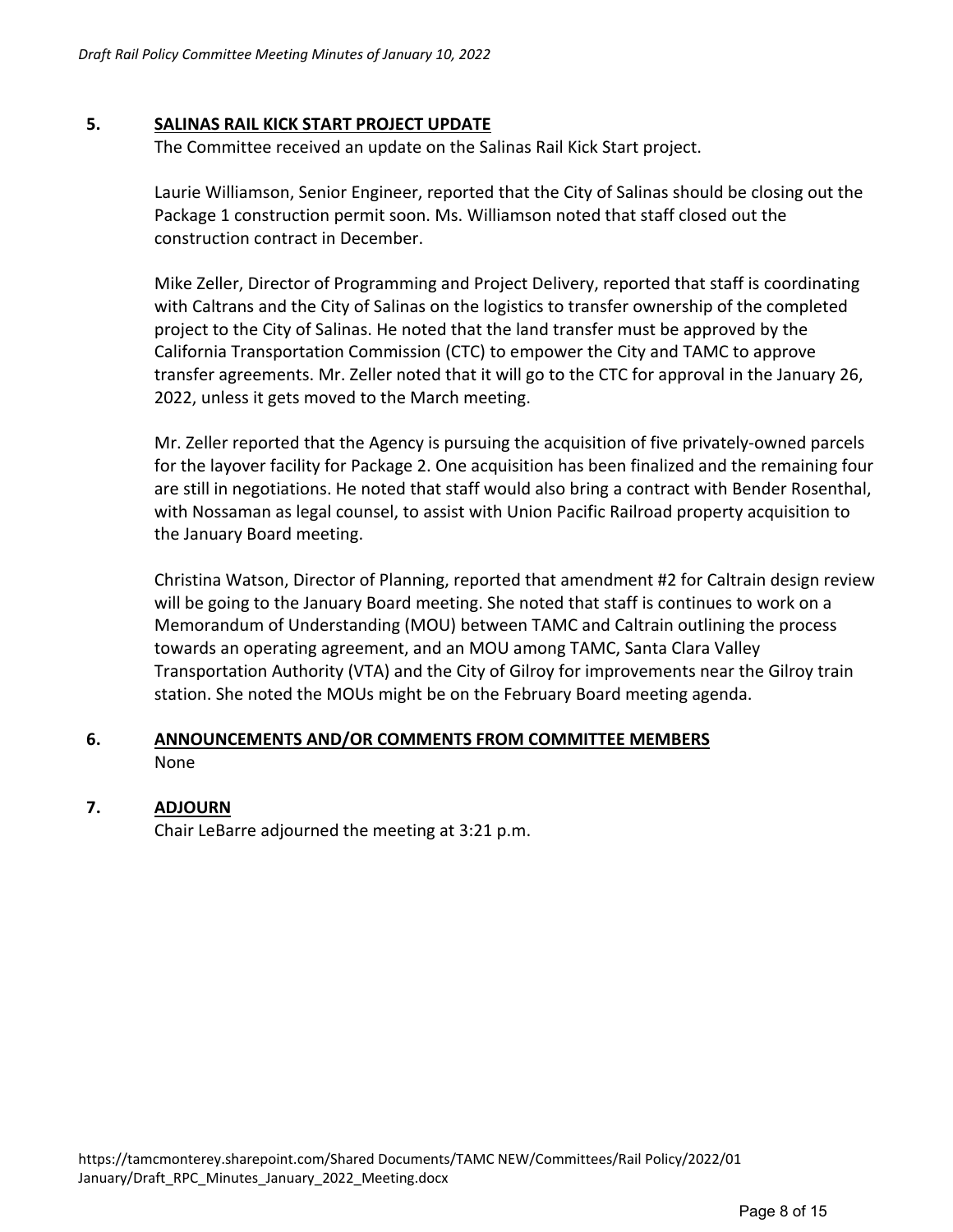

# *Memorandum*

| Subject:             | <b>Coast Corridor Rail Project Update</b> |
|----------------------|-------------------------------------------|
| <b>Meeting Date:</b> | February 7, 2022                          |
| From:                | Christina Watson, Director of Planning    |
| To:                  | Rail Policy Committee                     |

#### **RECOMMENDED ACTION:**

**RECEIVE** update on the planned increase in passenger rail service along the coast corridor between San Francisco and Los Angeles.

#### **SUMMARY:**

Progress since the last update to this Committee in January includes the scheduling of Policy Committee and Working Group meetings for 2022.

#### **FINANCIAL IMPACT:**

The Coast Rail project capital and operation costs are under evaluation.

#### **DISCUSSION:**

The Coast Rail Coordinating Council (CRCC) is a multi-agency advisory and planning organization focused on improving the rail corridor between Los Angeles and the San Francisco bay area along the California Central Coast. Members of Council include all regional transportation planning agencies along the Central Coast – all of which have a strong interest in improving rail service and the rail infrastructure along the Central Coast's portion of the California Coast Passenger Rail Corridor.

Attached is the tentative schedule of CRCC meetings for 2022.

### ATTACHMENTS:

**CRCC Meeting Schedule** D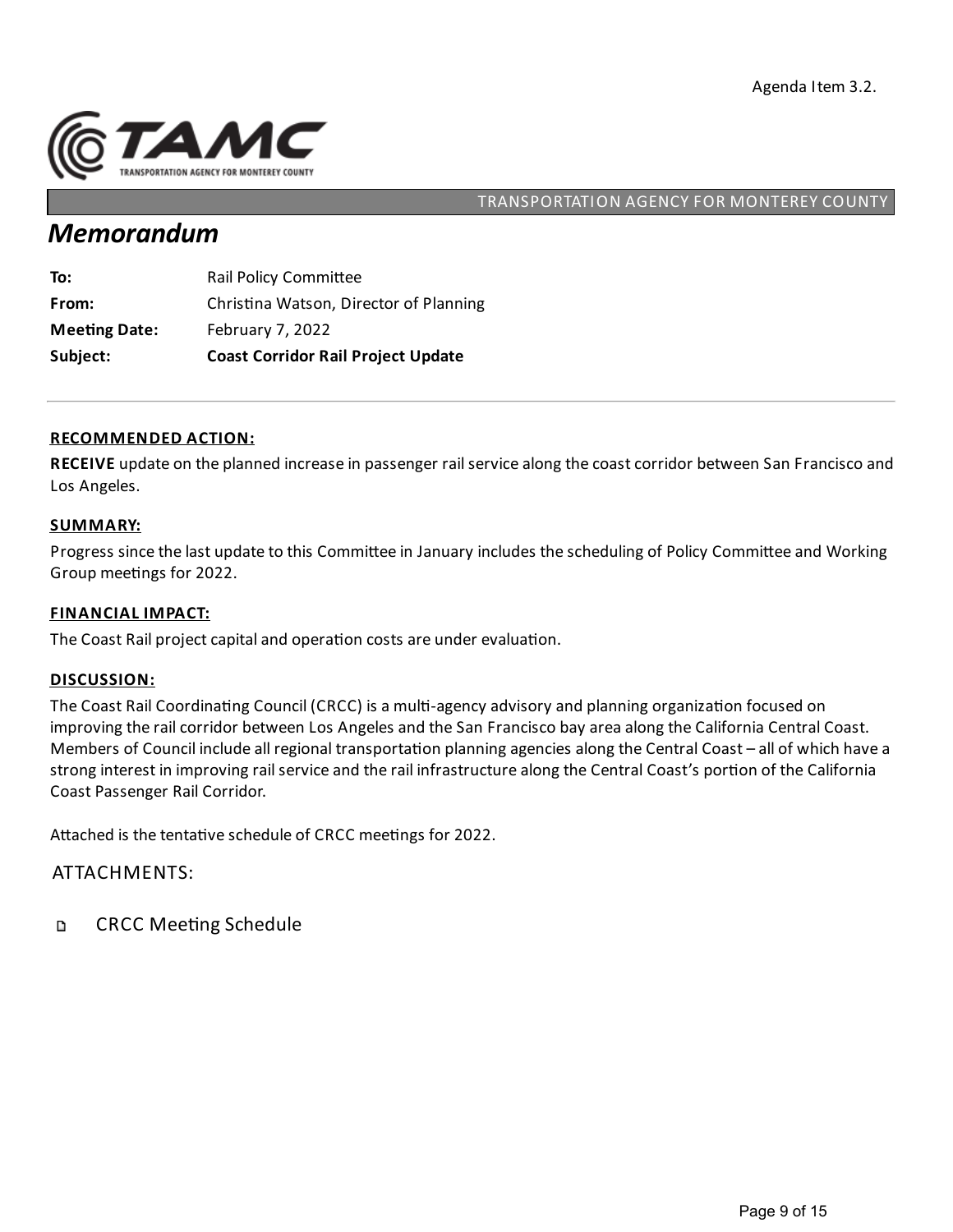

# 2022 Meeting Schedule

*Updated 1/3/22 (subject to change)*

| <b>WORKING GROUP MEETING</b><br>Friday, January 21, 2022   | Teleconference   | 8:30-9:30   |
|------------------------------------------------------------|------------------|-------------|
| <b>POLICY MEETING</b><br>Friday, February 25, 2022         | Teleconference*  | 8:30-10:00* |
| <b>WORKING GROUP MEETING</b><br>Friday, March 18, 2022     | Teleconference   | 8:30-9:30   |
| <b>WORKING GROUP MEETING</b><br>Friday, April 15, 2022     | Teleconference   | 8:30-9:30   |
| <b>POLICY Meeting</b><br>Friday, May 20, 2022              | Monterey*        | 8:30-10:00* |
| <b>WORKING GROUP MEETING</b><br>Friday, June 17, 2022      | Teleconference   | 8:30-9:30   |
| <b>WORKING GROUP MEETING</b><br>Friday, July 15, 2022      | Teleconference   | 8:30-9:30   |
| <b>POLICY MEETING</b><br>Friday, August 19, 2022           | Santa Barbara*   | 8:30-10:00* |
| <b>WORKING GROUP MEETING</b><br>Friday, September 16, 2022 | Teleconference   | 8:30-9:30   |
| <b>WORKING GROUP MEETING</b><br>Friday, October 21, 2022   | Teleconference   | 8:30-9:30   |
| <b>POLICY MEETING</b><br>Friday, November 18, 2022         | San Luis Obispo* | 8:30-10:00* |
| <b>WORKING GROUP MEETING</b><br>Friday, December 9, 2022   | Teleconference   | 8:30-9:30   |

\* We may try to hold CRCC Policy Meetings in person, but this will depend on current public health requirements as well as in-person participation. If virtual, meetings will take place from 8:30-10:00am.

Additional meeting(s) may be added subject to need.

- 1. Most meetings are scheduled for the 3rd Friday of the month. If significant conflicts occur, it is rescheduled.
- 2. Policy meetings occur 4-5 times per year; Working Group meetings are monthly teleconference meetings.
- 3. Meetings will be canceled one month in advance as necessary

Contact: Anna Devers 805-781-4219, [adevers@slocog.org](mailto:adevers@slocog.org)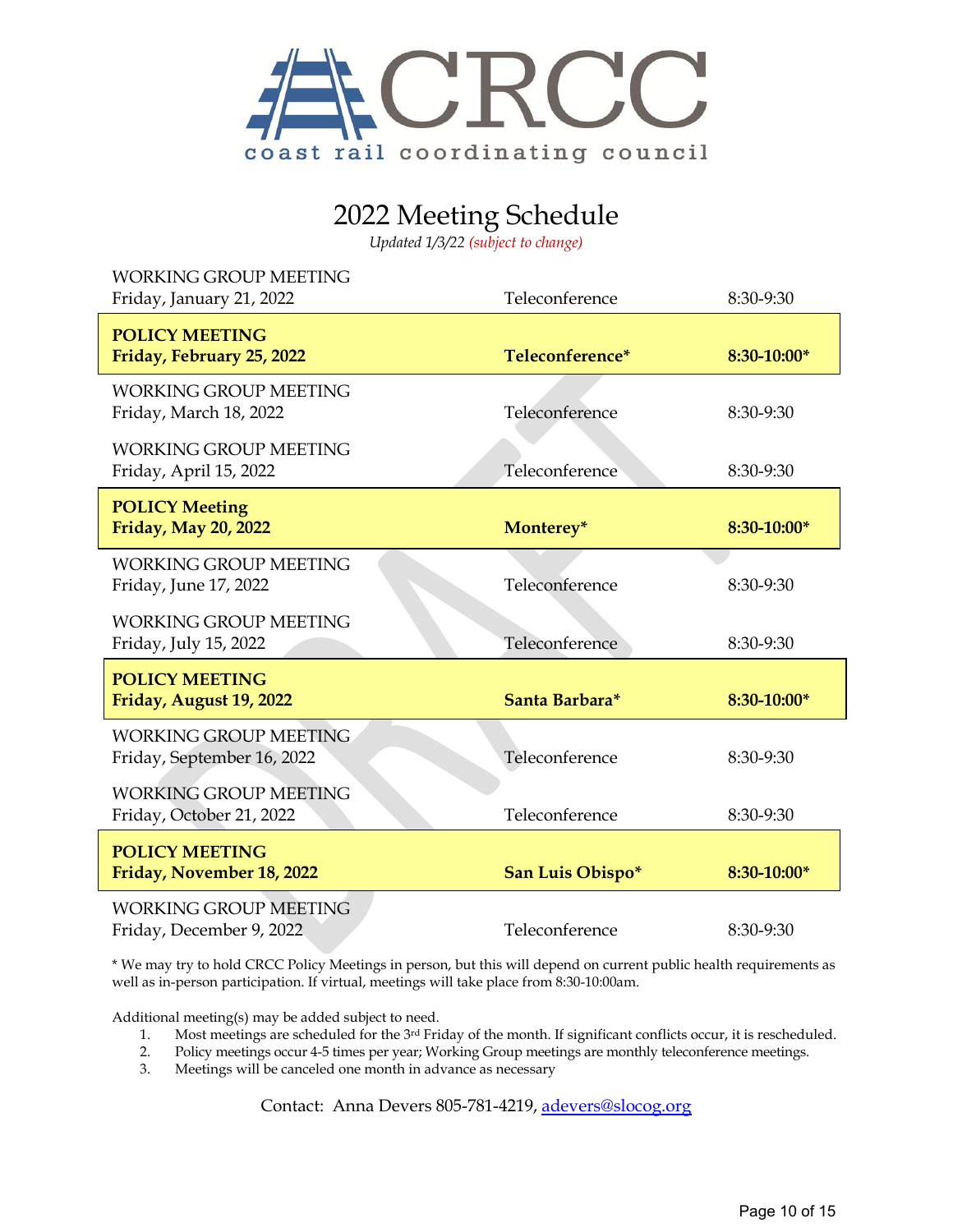

# *Memorandum*

| To:                  | <b>Rail Policy Committee</b>           |
|----------------------|----------------------------------------|
| From:                | Christina Watson, Director of Planning |
| <b>Meeting Date:</b> | February 7, 2022                       |
| Subject:             | <b>Rail Policy Committee Elections</b> |

#### **RECOMMENDED ACTION:**

**HOLD** elections for Chair and Vice Chair for 2022-24.

#### **SUMMARY:**

The bylaws call for the Rail Policy Committee to elect a Chair and Vice Chair in February of every even year.

#### **FINANCIAL IMPACT:**

None.

#### **DISCUSSION:**

From the Transportation Agency for Monterey County Bylaws, section 12.4:

"A Rail Policy Committee composed of TAMC Board members or their alternates from the following jurisdictions on the rail lines: Cities of Salinas, Marina, Sand City, Seaside, and Monterey, Supervisorial District 1, Supervisorial District 2, Supervisorial District 4, Supervisorial District 5 and two representatives from South Monterey County: either (a) the 3rd District County Supervisor and a voting TAMC Board member from one of the South Monterey County Cities, or (b) two voting TAMC Board members from South Monterey County Cities. In addition, the TAMC Board may appoint one at-large member from the TAMC Board, taking into account interest and expertise in rail issues. The TAMC Chair may appoint annually ex-officio members as needed.

"The Committee shall select a Chair and Vice Chair from its membership for a two-year term at the end of the **February mee ng of every even year, beginningin 2008**. The Chair may rotate between the County Supervisors and the Cities, and/or between Salinas Valley and the Monterey Peninsula or the existing Chair may be reappointed to a new term. To be eligible to serve as the Chair or Vice Chair, the person must be a voting Agency Board Member and **have served on the Rail Policy Committee for at least one year. The Rail Policy Committee advises the Transportation** Agency Board on matters related to the establishment of passenger rail service in Monterey County."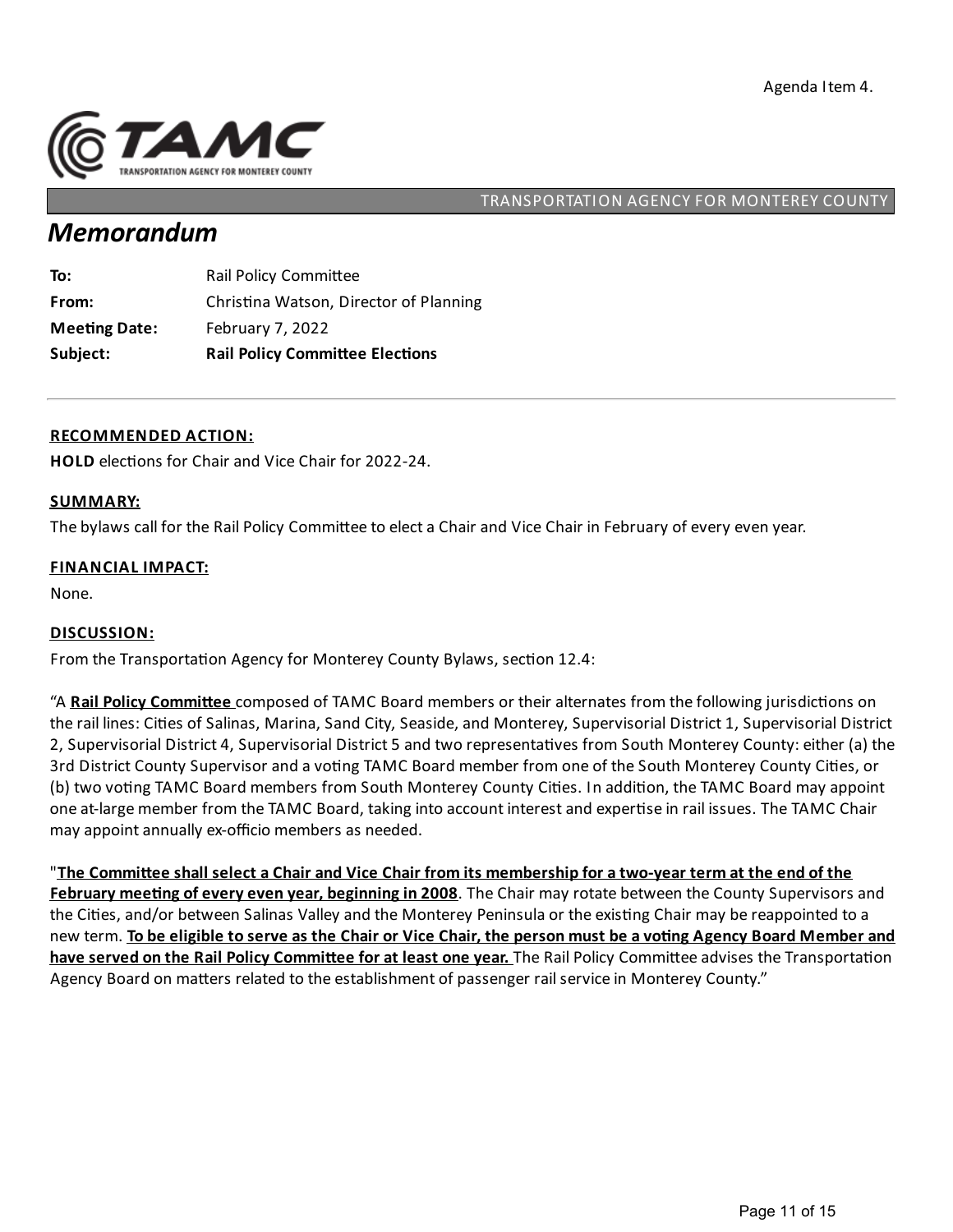

# *Memorandum*

| To:                  | <b>Rail Policy Committee</b>                  |
|----------------------|-----------------------------------------------|
| From:                | Christina Watson, Director of Planning        |
| <b>Meeting Date:</b> | February 7, 2022                              |
| Subject:             | <b>Salinas Rail Kick Start Project Update</b> |

### **RECOMMENDED ACTION:**

**RECEIVE** update on the Salinas Rail Kick Start project.

#### **SUMMARY:**

Activities on the Salinas Rail Kick Start project since the last update in January include work related to transferring the properties acquired for Package 1 (Salinas Station access and circulation improvements) to the City of Salinas and design coordination efforts with key stakeholders on Packages 2 (Salinas layover facility) and 3 (Gilroy track connections).

#### **FINANCIAL IMPACT:**

The capital cost of the Monterey County Rail Extension project, Phase 1, Salinas Kick Start project (the Salinas station and improvements in Santa Clara County), is estimated at \$81 million. The Kick Start project is proceeding with secured state funding under the adopted state environmental clearance.

#### **DISCUSSION:**

The Monterey County Rail Extension Project will extend passenger rail service from Santa Clara County south to Salinas. TAMC is pursuing a phased implementation of the Project. Phase 1, known as the Kick Start Project, includes Salinas train station circulation improvements, a train layover facility in Salinas, and track improvements at the Gilroy station and between Salinas and Gilroy. The Kick Start Project has wrapped up construction of Package 1, improvements at the Salinas train station. The layover facility (Package 2) and track improvements (Package 3) are now in final design.

## **Construction of Package 1: Salinas Station Improvements**

TAMC staff is coordinating with Caltrans and the City of Salinas on the logistics to transfer ownership of the completed project to the City, pursuant to the adopted Memorandum of Understanding. The land transfer must be approved by the California Transportation Commission (CTC) to empower the City and TAMC to approve transfer agreements. The CTC is requiring the City to commit to replacing any parking spaces used for future development in a location walking distance from the station. The CTC considered the requested transfer at its January 26-27 meeting. Staff will provide a verbal update at the Committee meeting.

## **Property Acquisi on for Package 2:Salinas Layover Facility**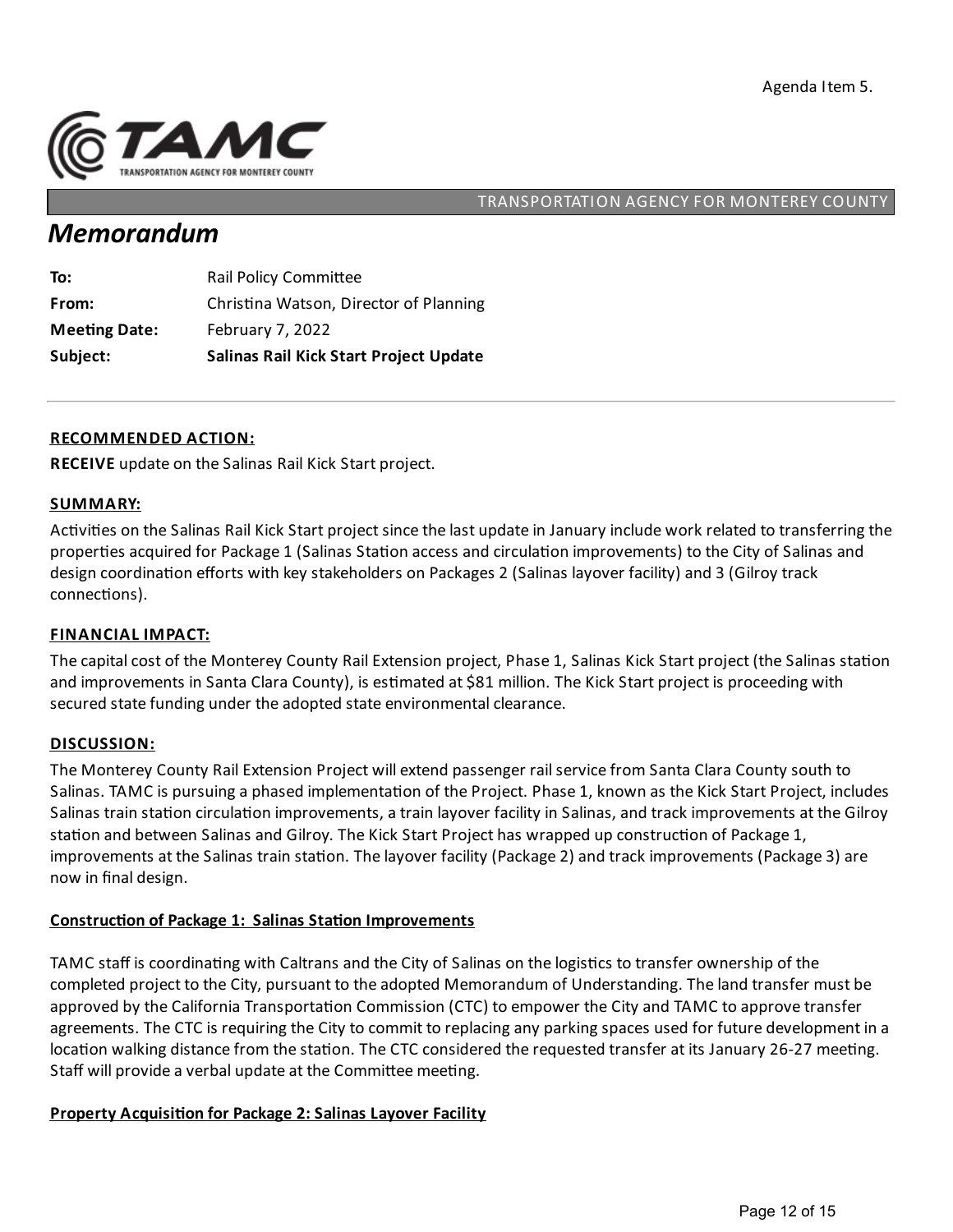On December 4, 2019, the Transportation Agency Board approved Resolutions of Necessity on portions of four parcels and one full parcel needed for the Salinas layover facility. TAMC staff continues to oversee the right-of-way consulting team of AR/WS and Meyers Nave to further negotiations and finalize the remaining acquisitions in Salinas, and the team of Bender Rosenthal and Nossaman for Union Pacific property access negotiations.

## **Final Design for Package 2 and Package 3: Gilroy Sta on & TrackImprovements; Opera ons Scenarios**

HDR Engineering prepared the 90% plans, specifications and estimates for stakeholder review on November 8. Comments were due from partner agencies by January 7. HDR is now working on respondingto comments, with the goal of preparing 100% plans by May.

The final design team held the following meetings to further the project's design:

- Amtrak and Union Pacific February 2
- Caltrans and Caltrain January 14
- City of Gilroy and Santa Clara Valley Transportation Authority (VTA) January 11
- City of Salinas January 25

Documents the team is preparing for future Committee/Board approval include the following:

- Memorandum of Understanding between TAMC and Caltrain outlining the process towards an operating agreement.
- Memorandum of Understanding among TAMC, VTA and Gilroy for improvements near the Gilroy train station to support the extension of passenger rail service south from Gilroy.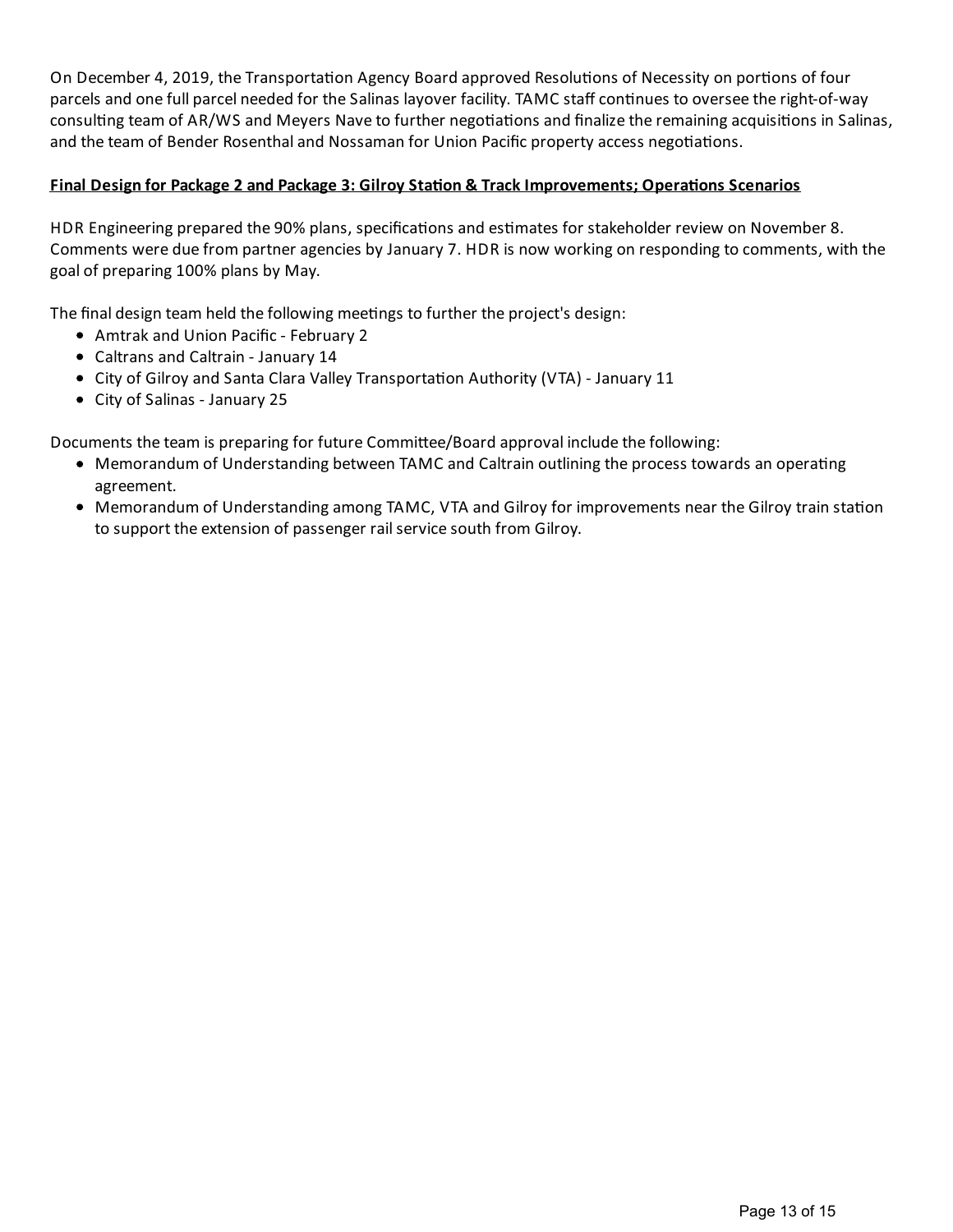

# *Memorandum*

| To:                  | <b>Rail Policy Committee</b>           |
|----------------------|----------------------------------------|
| From:                | Christina Watson, Director of Planning |
| <b>Meeting Date:</b> | February 7, 2022                       |
| Subject:             | Correspondence                         |

### **RECOMMENDED ACTION:**

RECEIVE correspondence attached online.

### **WEB ATTACHMENTS:**

[2022-01-04](https://tamcmonterey.sharepoint.com/:b:/g/EbFoR-cIcA5BrEYTByAI4IYBUiAgSVEbIIsUjkhILuKEaA?e=cVlZQB) Email from Gunnar Henrioulle Colfax